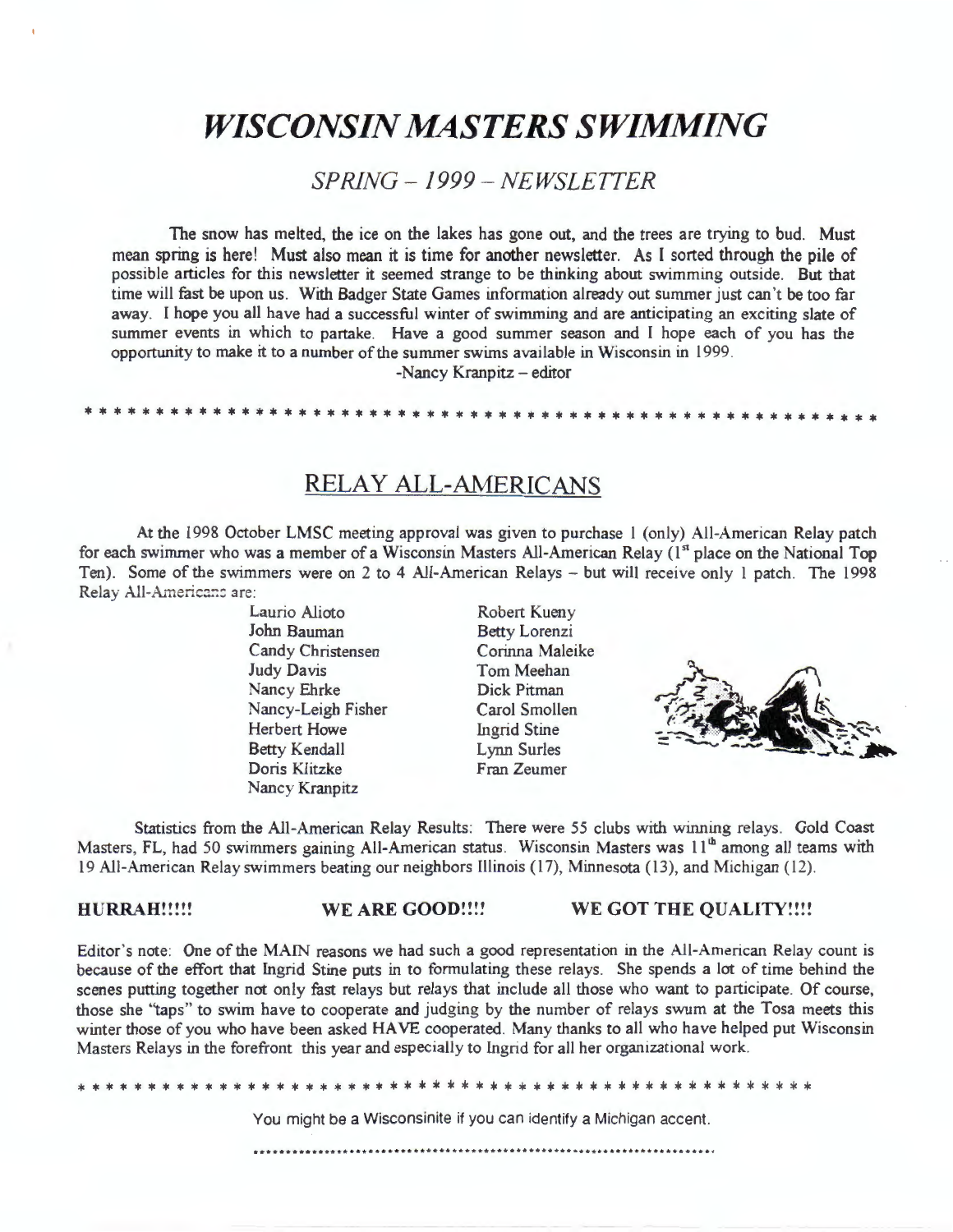#### **BEGINNERS TIPS**

From the USMS Fitness Committee

Flags at the end of the pool are called "backstroke flags". Use them to help you judge the distance remaining to the end of the pool. Use them - they will become very important to you! A swimmer travels further underwater than on top. Learn to extend and glide on starts and turns. When learning new strokes, fins may be used. They make swimming easier. They can be taken off at any time.

\* \* \* \* \* \* \* \* \* \* \* \* \* \* \* \* \* \* \* \* \* \* \* \* \* \* \* \* \* \* \* \* \* \* \* \* \* \* \* \* \* \* \* \* \* \* \* \* \* \* \* \* \* \* \* \* \*\* \* \* \* \* \* \* \* \* \*

#### 1999 **MILWAUKEE ONE HOUR SWIM JANUARY 16, 1999**  Ingrid Stine

Eric Jernberg hosted a one hour swim competition at Juneau High School in Milwaukee on January 16, 1999. Thirty swimmers of all ages participated including five Wisconsin Masters Swimmers. Melodee Nugent (31 weeks pregnant) and Peter Lee shared a lane and both Melodee and Peter swam 156 lengths (3900 yards). Ingrid Stine swam 132 lengths (3300 yards), Patti Jernberg swam 128 length (3200 yards), and Judy Davis swam 104 lengths (2600 yards). The #1 swimmer, a 14 year old girl, did 166 lengths and Eric's 11 year old daughter, Abbey, was  $2<sup>nd</sup>$  with 158 lengths. The event was well organized by Eric. The pool was great, the water was most delightful, and the locker room facilities very nice. Many thanks to Eric for his work in organizing this event!

\* \* \* \* \* \* \* \* \* \* \* \* \* \* \* \* \* \* \* \* \* \* \* \* \* \* \* \* \* \* \* \* \* \* \* \* \* \* \* \* \* \* \* \* \* \* \* \* \* \* \* \* \* \* \* \*

#### MEET SCHEDULE John Bauman

July 3, 1999 - Open Water Swim - Quarry Lake Park, Racine, WI. Contact: Linda Eberle, 3505 Olympia Drive, Racine, WI 53406 (414) 554-0519

July 17, 1999- Open Water Swim - Lake Amy Belle, Hubertus, WI. Contact: Eric Jernberg, 618 N. 54<sup>th</sup> Street, Milwaukee, WI 532008 (414) 443-6460

August 6-8, 1999 - Wisconsin Masters Long Course Championships, Wilson Park, Milwaukee. Entry forms will be mailed to all Wisconsin registered swimmers.

**August** 19 - 23, 1999 - USMS National Long Course Championships, University of Minnesota Aquatic Center, Minneapolis, MN. Entry forms will be in the May/June, 1999, issue of SWIM Magazine. Meet entry deadline is July 8, 1999.

I hope that Wisconsin will be well represented at the Nationals in Minnesota in August. Be sure to let me know if you are going and I will put relays together which the club (WMAC) will pay for. Remember that relay age groups are determined by the "sum of the ages" at this meet. Don't forget the July 8 deadline so I can get the relay entry mailed on time! John Bauman (414) 453-7336

\* \* \* \* \* \* \* \* \* \* \* \* \* \* \* \* \* \* \* \* \* \* \* \* \* \* \* \* \* \* \* \* \* \* \* \* \* \* \* \* \* \* \* \* \* \* \* \* \* \* \* \*

You might be a Wisconsinite if you have ever gotten frostbitten and sunburned in the same week.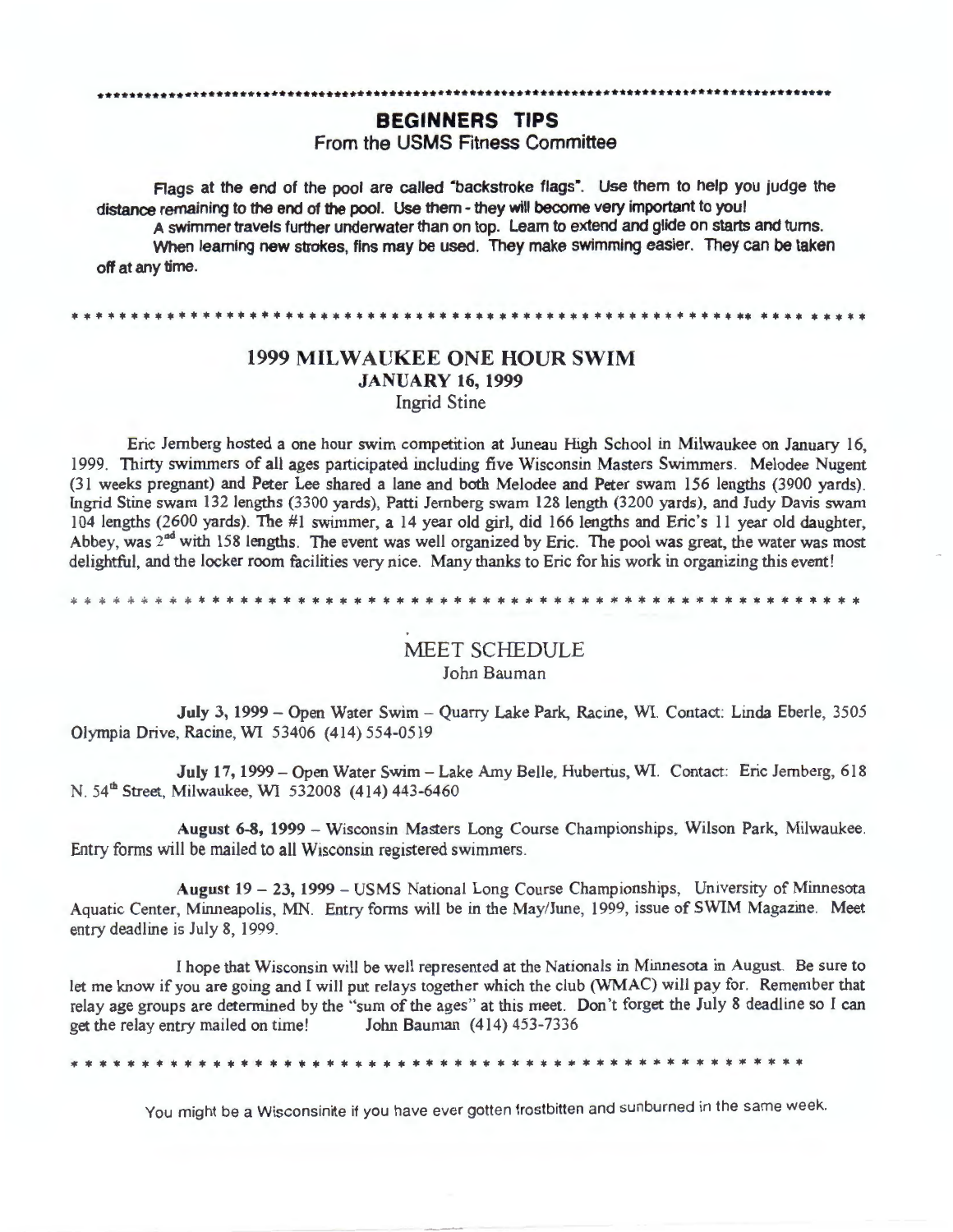## **TOSA MEET** - **JANUARY 16, 1999**

Fifty Three swimmers showed up for this meet including Ingrid Stine and Judy Davis who had participated in the One Hour Swim earlier in the day! Ingrid showed she is in GREAT shape by being among those who filled three heats of the 1000 free (remember, she did 3300 yards earlier the same day). It appears that many swimmers were eager to "go the distance" as five 400 freestyle relays and 1 200 medley relay were formulated. The meet finished early but the "meet meltdown" continued at the Ground Round over dinner. Many thanks to our LMSC Chairman, John Bauman, who is the driving force behind these Wauwatosa meets!

\* \* \* \* \* \* \* \* \* \* \* \* \* \* \* \* \* \* \* \* \* \* \* \* \* \* \* \* \* \* \* \* \* \* \* \* \* \* \* \* \* \* \* \* \* \* \* \* \* \* \* \*\* \* \* \*

## **TOSA MEET** - **FEBRUARY 2, 1999**

Ingrid Stine

The February Tosa meet attracted 64 swimmers and only a few scratches. Once again the meet ran very smoothly and very quickly. More than  $1/3$  of the swimmers participated in the 800 free relay- 6 teams  $-1$  heat! This was followed by three heats of the 500 free. With the large number of swimmers opting for the longer events in both the January and February meets could it be that even in the pool Wisconsinites are looking for sustained exercise in order to keep warm during the typically cold days of January and February? At any rate, after a 4:30 PM meet finish the swimmers once again adjourned to the Ground Round for dinner.

\* \* \* \* \* \* \* \* \* \* \* \* \* \* \* \* \* \* \* \* \* \* \* \* \* \* \* \* \* \* \* \* \* \* \* \* \* \* \* \* \* \* \* \* \* \* \* \* \* \* \* \* \* \* \* \*

## **TOSA MEET** - **MARCH 13, 1999**

#### Ingrid Stine

Fifty-nine swimmers (43 men and 16 women) found their way to Wauwatosa West High School for our March Tosa **Meet.** Once again many were willing to swim on relays as 8 relay teams competed in three different heats. And once again the continued cold Wisconsin winter weather found 18 souls searching for warmth through sustained exercise as three heats of the 1650 were filled. Melodee Nugnet swam the 1650 in a little over 26 minutes and flipped all her turns. So? She was 8 months and 3 weeks pregnant!! And Tosa West Pool is quite shallow at one end. Way to go, Melodee'

Several state records were broken. The 45+ 400 medley relay team of Nancy-Leigh Fisher, Janet Schultz, Dick Pitman, and Tom Payden took 23 seconds off the old record. Ingrid Stine (60) broke four 14-15 year old records including the 200 fly, 400 **IM,** 1000 free, and 1650 freel Talk about an Iron Man Day1 Betty Lorenzi (71) broke the 100 IM record, Dave Watson (41) broke the 200 backstroke record, and Alex McGillis (70) broke the l 00 breastroke record.

**A very special thank you to Ray Diederich who drives Lynn Surles to all the meets and helped meet director John Bauman with the results on the computer.** 

Despite the long distance races being swum the meet finished at 4:30 **PM** and the group adjourned only to reconvene again at the Ground Round for dinner.

\* \* \* \* \* \* \* \* \* \* \* \* \* \* \* \* \* \* \* \* \* \* \* \* \* \* \* \* \* \* \* \* \* \* \* \* \* \* \* \* \* \* \* \* \* \* \* \* \* \* \* \* \* \* \* \*

You might be a Wisconsinite if at least 50% of your relatives work on a dairy farm.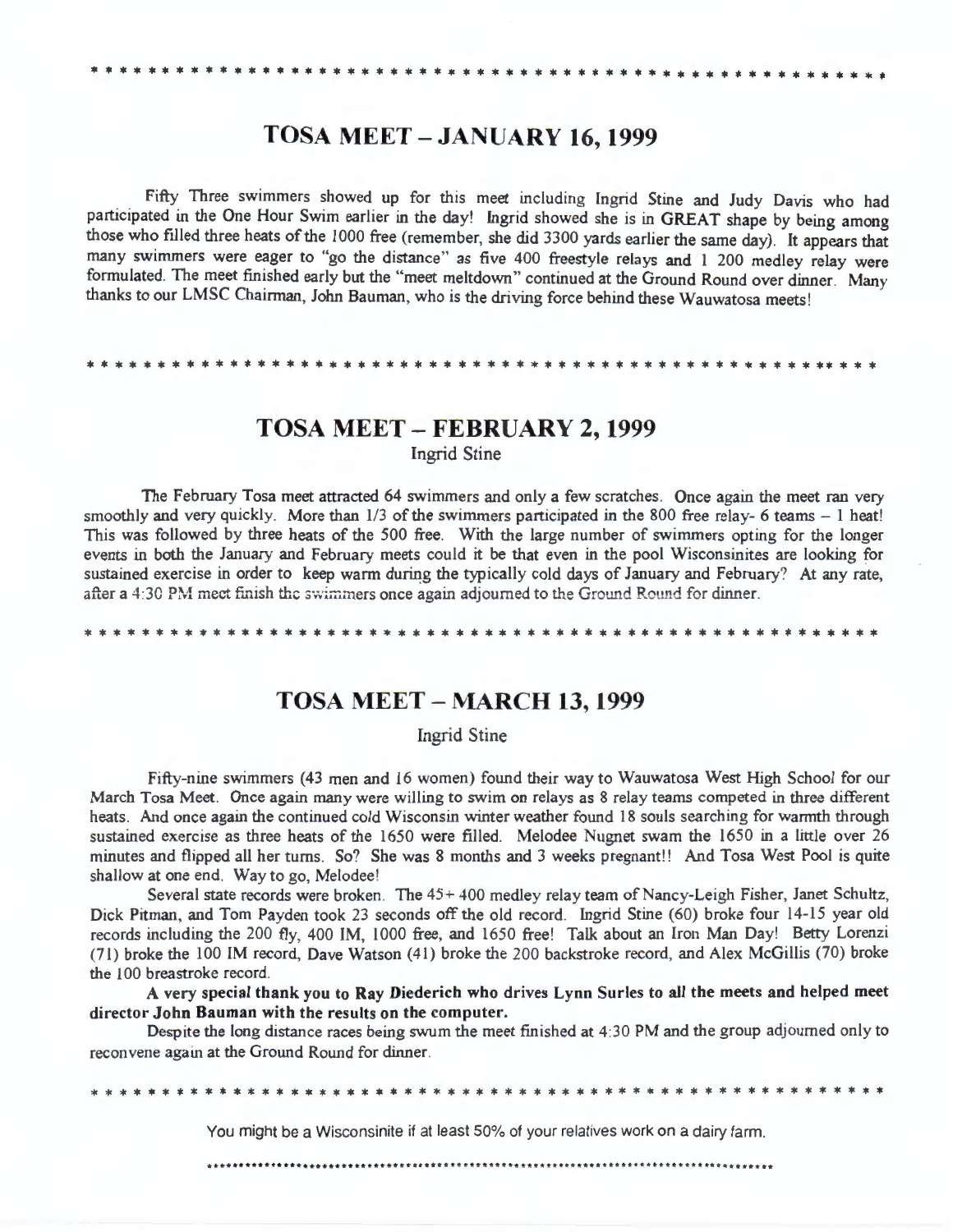# **1999 LONG DISTANCE NATIONAL CHAMPIONSHIP EVENTS**

Sally Ann Dillon, Long Distance Committee Chairman for USMS, has forward to me the 1999 Long Distance Swimming Events Calendar. It includes hundreds of events from across the country. Space constraints prohibit me for listing them all. However, if you wish to have a copy, please send me a SASE and I will forward the calendar of events to you. The following long distance events are the 1999 Long Distance National Championship Events. The official entry form for all but the 5/10 K Postal Swim and the 3000/6000 Postal Swim have been or will be published in *Swim* Magazine. If space permits I will include the entry forms for these two events in this newsletter. If not, you may obtain them from me by sending a SASE and I will make sure you get them. The USMS sponsored events are:

5/10 K Postal Swim hosted by the Pacific Northwest Association of Masters Swimmers. It is to be swum between May 15 and September 30.

2 mile Cable Swim hosted by the Virginia Masters Swim Team. Date: July l O at Chris Greene Lake in Charlottesville, VA.

1 Mile Open Water Swim hosted by the Seal Beach Swim Club. Date: July 17 in the Pacific Ocean in Seal Beach, CA.

2 Mile Open Water Swim hosted by the Ohio Masters Swim Club. Date: August l at Lake Erie in Cleveland, OH.

8.5 Mile Open Water Swim hosted by the Malibu Polar Bear and Breakfast Club and SCAQ. Date: September 25 in the Pacific Ocean at Catalina Island, CA.

5 Kilometer Open Water Swim hosted by the Malibu Polar Bear and breakfast Club and SCAQ. Date: September 26 in the Pacific Ocean at Catalina Island, CA.

3000/6000 Yd Postal Swim hosted by the Florida Maverick Masters. It is to be swum between September 1 and October 31.

The USMS Long Distance Committee would like to remind everyone of their publication, *The Open Water Manual.* Available for only \$7, the Manual is designed to guide teams and LMSC's in organizing an Open Water Event. To order, send a check payable to USMS to Tracy Grilli at the USMS National Office. The Long Distance Committee updated the Manual last fall and all future revisions and additions are included in the price. If your club would like to host a 2001 Championship Event you may obtain an official bid form and other pertinent information by contacting Sally Ann Dillon at 360-679- 5039 or salswmr@oakharbor.net..

\* \* \* \*\* \* \* \* \* \* \* \* \* \* \* \* \* \* \* \* \* \* \* \* \* \* \* \* \* \* \* \* \* \* \* \* \* \* \* \* \* \* \* \* \* \* \* \* \* \* \* \* \* \* \* \*

## YMCA MASTERS NATIONALS

The YMCA Masters Nationals were held at the Schroeder Aquatic Center April 22-25, 1999, and many Wisconsin Masters swimmers participated. The Schroeder YMCA had a very large contingent of swimmers there as did the Manitowoc-Two Rivers YMCA and the Neenah-Menasha YMCA. While I did not stay until the very end of the meet to see who claimed the team trophy I think I am safe in saying it was Schroeder. They probably could have won it on the strength of their relay entries alone (64!). There were LOTS of great swims as well as LOTS of fun at the social gathering Saturday night.

Many teams sported banners - at least one of which was borrowed from their YMCA youth team. One had beautiful lettering proudly say "Neenah-Menasha YMCA Sharks". Just below the image of the shark and just before the word "sharks" someone had plastered a large piece of duck tape with the word "mature" on it! I'm sure the "mature" sharks did their YMCA proud!

• • • • • • • • • \* \* \* \* \* • • • • • • • \* • • • • • • • \* \* • • • • \* \* • • • • • • \* • \* \* \* \* \* • \* \* \* • \* • \* \* \* \*

You might be a Wisconsinite if traveling coast to coast means going from Superior to Milwaukee.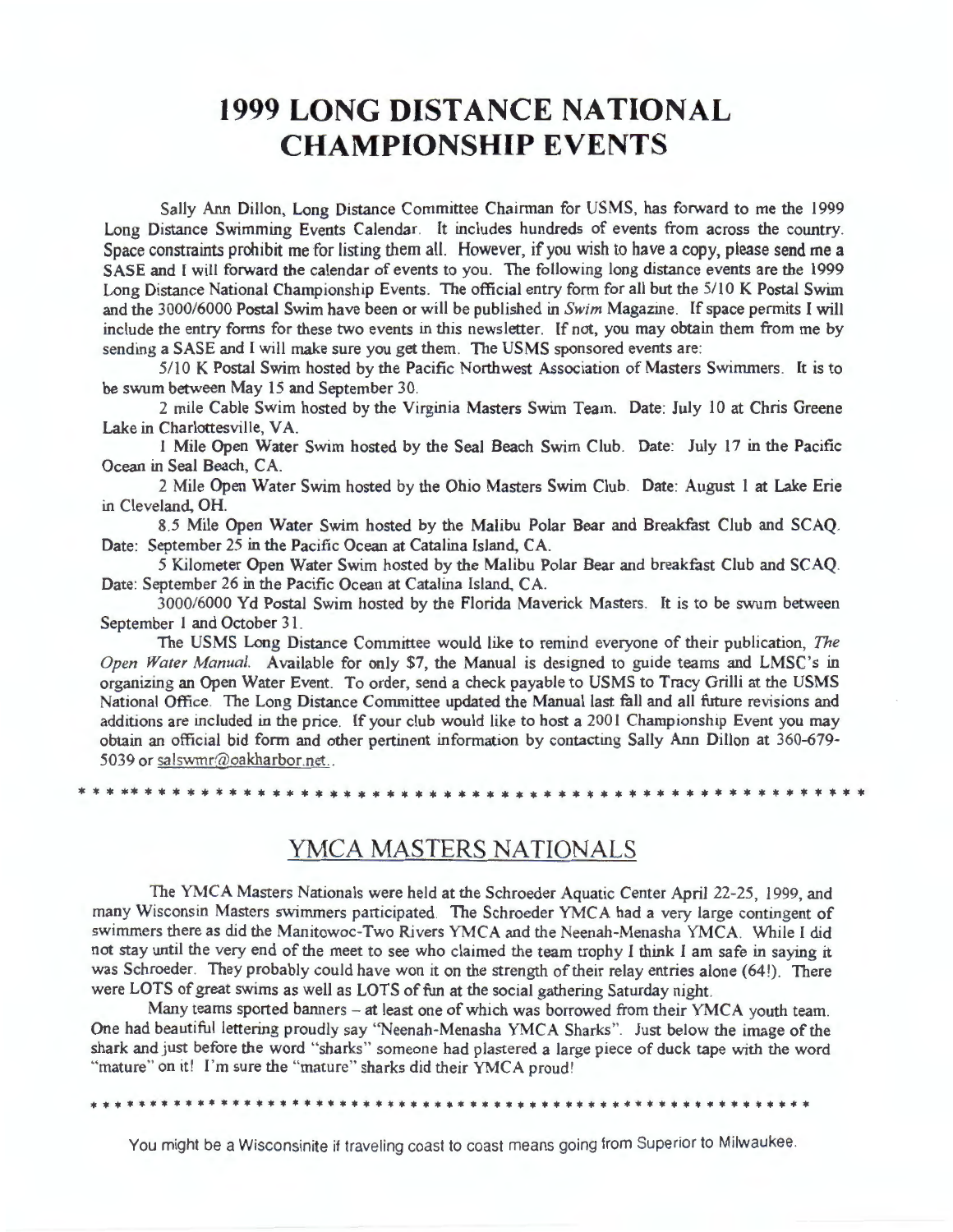#### **GO TAKE A HIKE** - **IN THE POOL!**

Nancy Kranpitz

Are you tired of the regular swimming grind? Goggles giving you a constant headache? Looking for a way to get some serious exercise in the water by adding a bit of variety to your exercise routine? Try water walking! By water walking I don't mean strolling around in the shallow end of the pool. I mean - don an aqua jogger belt, head for the deep end of the pool, start the sweep clock, and get ready for a good cardiovascular, very low impact workout. I stumbled across this alternative form of water exercise quite by accident and now incorporate it into my "swimming" routine.

How does it work? Basically I start my "run" on a 2:00 interval, "run" for 1:40, and rest for :20. I do 10 repeats and vary my "running" style by alternating between movements as large as I can make them, to medium size, to "sprints" in which my leg "kick" is very small and my arm movement very fast. I try to put equal emphasis into both the forward and recovery motions of both my arms and legs with the end result being I stay pretty much in one small place in the pool. After a 1 minute rest I do either 10 x :60 on :15 rest - or 10 x :50 on : 10 rest. I find I can get my heart rate into my target range very quickly and maintain it there for the entire 30-32 minutes of my "run". Granted, it ISN'T swimming. But for people like me who concentrate more on the fitness aspect of Masters Swimming than the serious competitive aspect of the sport, it provides an excellent cardiovascular workout and does great things for overall body toning. No, I haven't given up swimming altogether! Some days my workout is exclusively swimming. But more often than not I find myself combining swimming with varying degrees of water walking. Now if they would just install a TV in the pool area so I could keep up with the Today Show .. . ... .

# **DID YOU KNOW...**

\* \* \* \* \* \* \* \* \* \* \* \* \* \* \* \* \* \* \* \* \* \* \* \* \* \* \* \* \* \* \* \* \* \* \* \* \* \* \* \* \* \* \* \* \* \* \* \* \* \* \* \* \* \* \* \*

- A brisk walk will burn about 100 calories per mile, improve your cardiovascular fitness with 20 minutes of sustained activity, and reduce stress.

- When you don't have time for a dedicated walk, using the stairs throughout the day can serve as a substitute for the walking.

-You can boost your veggie count while reducing your fat intake by topping your salads with salsa instead of dressing. Not a salsa fan? Try substituting non-fat yogurt for sour cream or mayonnaise in your favorite dressing mix.

-If weeknights get too hectic to prepare a meal grill an extra chicken breast on the weekend and reheat it in the microwave during the week. Simply add a steamed vegetable, salad and a slice of bread and dinner's on. If you are not sure how much meet to eat at a meal simply choose a serving about the size of the palm of your hand. Then fill the rest of your place (and appetite) with low fat vegetables and carbohydrates.

- If the snack monster is stalking you scare it away with an apple a day for only about 80 calories.

- You can satisfy your chocolate craving by pouring chocolate syrup over a ripe, juicy strawberry. Chocolate syrup typically contains no fatl

\* \* \* \* \* \* \* \* \* \* \* \* \* \* \* \* \* \* \* \* \* \* \* \* \* \* \* \* \* \* \* \* \* \* \* \* \* \* \* \* \* \* \* \* \* \* \* \* \* \* \* \* \* \* \* \* \* \*

Just in case anyone should ask you what USMS is all about, here is the official wordl

United States Masters Swimming (USMS) is an organization of sportswomen and sportsmen founded in 1970 and dedicated to the premise that the lives of participants will be enhanced through aquatic physical conditioning. USMS supports and encourages competitions among its members and those of other nations.

The purposes of the corporation shall be: To promote Masters Swimming consistent with the goals, rules, and regulations of United States Masters Swimming, lnc. (USMS).

The Mission Statement of United States Masters Swimming is: To promote fitness and health in adults by offering and supporting Masters Swimming programs.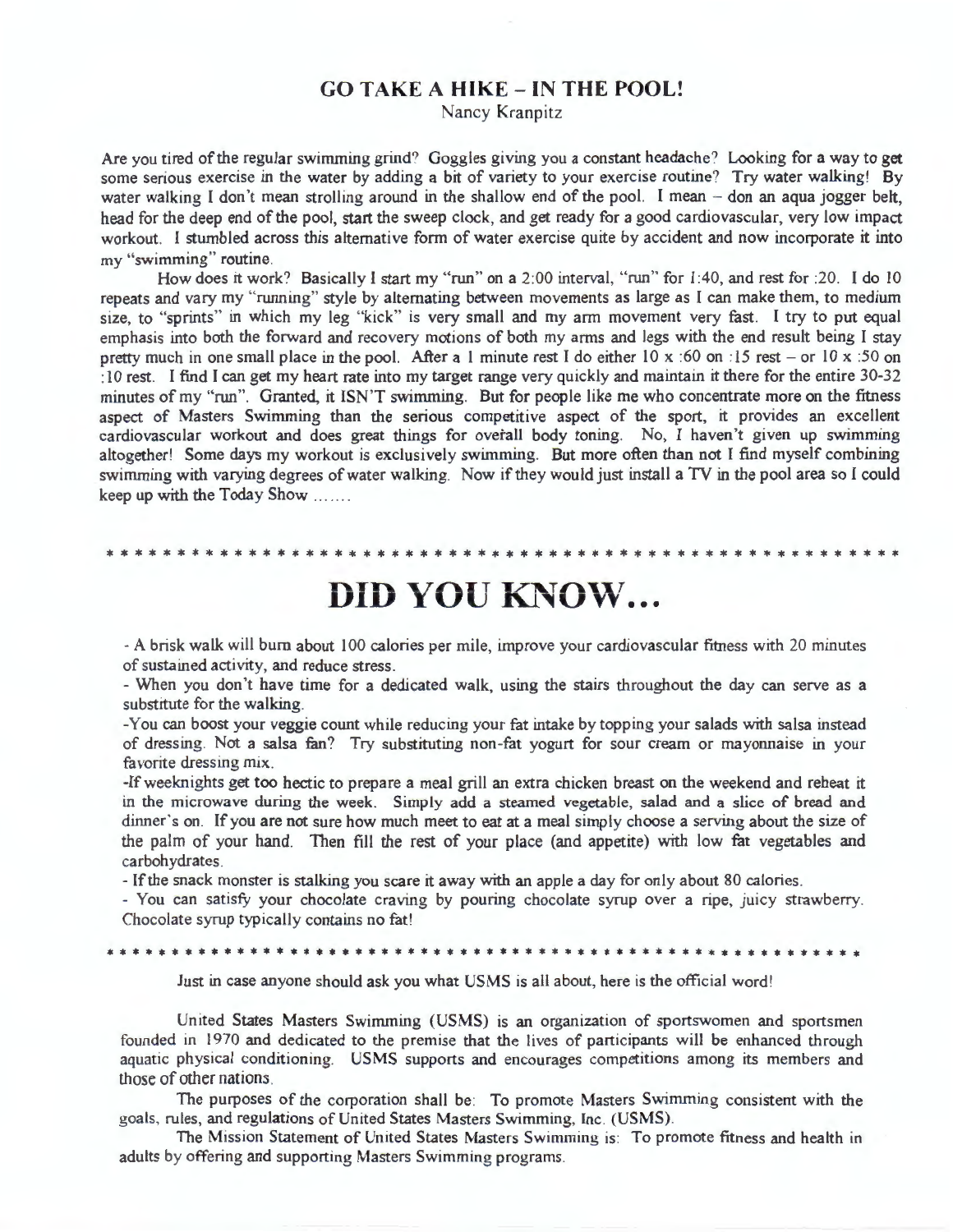### **STATE SHORT COURSE YARDS CHAMPIONSHIPS**

Approximately 80 swimmers participated in the Wisconsin State Short Course Yards Swimming Championships April 10-11 in Fond du Lac. While specific results and possible new records are not available as of printing time it is reported that the meet was very well run and produced many quality swims. The Fond du Lac facility is very nice and provided a chance for "upstate" Wisconsin swimmers to have a championship meet closer to home. Many thanks to all those whose combined efforts resulted in an excellent Short Course Yard Championship meet.

\* \* \* \* \* \* \* \* \* \* \* \* \* \* \* \* \* \* \* \* \* \* \* \* \* \* \* \* \* \* \* \* \* \* \* \* \* \* \* \* \* \* \* \* \* \* \* \* \* \* \* \*

| Take a cardiopulmonary<br>resuscitation (CPR) and First<br>Aid course so you'll know what<br>to do in an emergency. It takes<br>less than a day, and you may<br>save someone's life. | Heat stroke is a life-<br>threatening emergency,<br><b>Call 911!</b>                                                                                                          | <b>Red Cross:</b>                                                                                                                                                                 |  |
|--------------------------------------------------------------------------------------------------------------------------------------------------------------------------------------|-------------------------------------------------------------------------------------------------------------------------------------------------------------------------------|-----------------------------------------------------------------------------------------------------------------------------------------------------------------------------------|--|
|                                                                                                                                                                                      | The symptoms include: hot,<br>red, dry skin and a very high<br>body temperature.<br>Breathing may be rapid and<br>shallow and the victim may<br>vomit and lose consciousness. | In 1914 Commodore Wilbert<br>E. Longfellow established the<br>volunteer based Life Saving<br>Service of the American Red<br>Cross. His objective was to<br>"water proof" America. |  |
|                                                                                                                                                                                      | First Aid: Move to a cool place.<br>Apply cool, wet cloths to the<br>victims body. Put ice packs on<br>victims wrists, ankles, neck and<br>armpits if available.              | Your local Red Cross<br>is a great place to<br>obtain community<br>water safety information.                                                                                      |  |

\* \* \* \* \* \* \* \* \* \* \* \* \* \* \* \* \* \* \* \* \* \* \* \* \* \* \* \* \* \* \* \* \* \* \* \* \* \* \* \* \* \* \* \* \* \* \* \* \* \* \* \* \* \* \* \* \* The Kranpitzs have gone high tech! We are now "on line"! Our E-mail address is

ink a new north, net. I hope this will make it easier for many of you to forward newsletter items to me. Remember - this is YOUR newsletter! I need your help to make it happen!

\* \* \* \* \* \* \* \* \* \* \* \* \* \* \* \* \* \* \* \* \* \* \* \* \* \* \* \* \* \* \* \* \* \* \* \* \* \* \* \* \* \* \* \* \* \* \* \* \* \* \* \* \* \* \* \* \*

I'm sure I speak for many, if not all, of the Relay All-Americans who received a Relay All-American patch in the mail this past week when I say I was very pleasantly surprised and pleased. I was not in attendance at the fall LMSC meeting and was unaware of the decision made by the swim committee to have WMAC pay for the Relay All-American patches. On behalf of all the Relay All-Americans - THANK YOU WMAC! What a nice gesture!

\* \* \* \* \* \* \* \* \* \* \* \* \* \* \* \* \* \* \* \* \* \* \* \* \* \* \* \* \* \* \* \* \* \* \* \* \* \* \* \* \* \* \* \* \* \* \* \* \* \* \* \* \* \* \* \*

It has been brought to my attention , although I haven't been able to positively confirm it, that Nancy-Leigh Fischer was named an All-American based on having the fastest time in the nation in the 45-49 age group for the 1000 yard freestyle for 1998. Congratulations, Nancy-Leigh! We're proud of you <sup>1</sup>

\* \* \* \* \* \* \* \* \* \* \* \* \* \* \* \* \* \* \* \* \* \* \* \* \* \* \* \* \* \* \* \* \* \* \* \* \* \* \* \* \* \* \* \* \* \* \* \* \* \* \* \* \* \* \* \*

## *STORK NEWS*

**CONGRATULATIONS** to Melodee Nugent on the birth of a baby boy on March 24 . Melodee was swimming at 8 00 AM, but something did not feel quite right. She went to the hospital and the baby was born at 10:00 AM! If the doctor had let her she probably would have gone back to the pool to finish her workout!

\* \* \* \* \* \* \* \* \* \* \* \* \* \* \* \* \* \* \* \* \* \* \* \* \* \* \* \* \* \* \* \* \* \* \* \* \* \* \* \* \* \* \* \* \* \* \* \* \* \* \* \* \* \* \* \*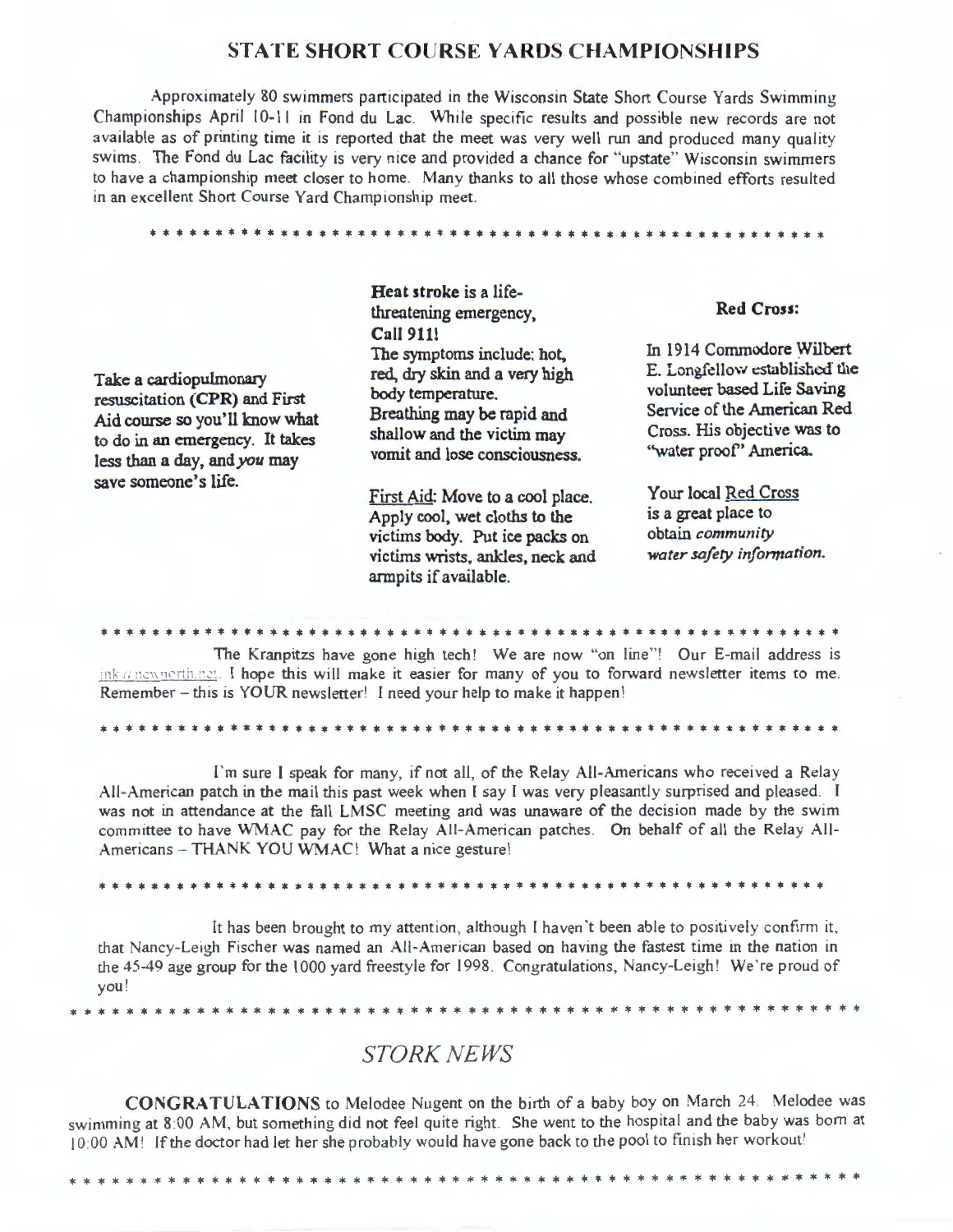# **TIP OF THE MONTH - FLEXIBILITY**

Paul Hutinger

There are many areas the Master swimmer can use to improve performance, which can help your overall fitness and health. Flexibility is frequently overlooked. Surgery on my left shoulder made rehab part of my daily training. The arm must be restored to full range of movement **(ROM)** before adding strength and swimming to workouts. To maximize your flexibility needed for streamlining and proper stroke mechanics, yhou need to extend your arms straight overhead, behind your head, elbows straight, hands overlapped. I can now do this. The other arm flexibility is upper arms up at *90* degrees with forearms and hands extended forward. The legs and knees, especially for breastroke, need to be rotated to an 80 degree angle. Florida Maverick Masters President Robert MacDonald has one of the best RM for breastroke. His tip for improving **ROM** is to lie flat on your back with both knees and feet rotated outward. Start by sitting between your knees and very slowly and carefully, gradually progress onto your back. This position is difficult and not all of you will be able to achieve the MacDonald position.

\* \* \* \* \* \* \* \* \* \* \* \* \* \* \* \* \* \* \* \* \* \* \* \* \* \* \* \* \* \* \* \* \* \* \* \* \* \* \* \* \* \* \* \* \* \* \* \* \* \* \* \*

## STEVE CULLEN HEART RUN JANUARY 23, 1999 8 KM RUN IN WAUWATOSA Ingrid Stine

 $O$ kay – it was a little wet – maybe a lot wet. But the rain did not stop more than 250 healthy runners from turning out for the 3<sup>rd</sup> Steve Cullen Heart Run/Walk. There were lots of icy patches, ankle deep puddles, and snow banks to hurdle along the course which wound through Hanson Park. Two Wisconsin Masters swimmers participated: Gary Dunn finished  $5<sup>th</sup>$  in his age group (40-44), 44<sup>th</sup> place overall, with a respectable time of 35 minutes 7 seconds. Ingrid Stine was a bit slower withtime of 51 minutes – good enough for  $2<sup>nd</sup>$  in her age group (55-59) and 149<sup>th</sup> overall. It was an experience Ingrid says she will never forget, but the hot chili, cheese, beer, and other goodies afterwards made it all worth it.

\* \* \* \* \* \* \* \* \* \* \* \* \* \* \* \* \* \* \* \* \* \* \* \* \* \* \* \* \* \* \* \* \* \* \* \* \* \* \* \* \* \* \* \* \* \* \* \* \* \* \* \* \* \* \* \*

# *9m POSTAL PENTATHLON CHAMPIONSHIPS*

Several Wisconsin Masters Swimmers placed in the 9<sup>th</sup> Annual Postal Pentathlon Championships sponsored by the Minnesota Masters. They were:

Chris Blimel  $45-49$ ,  $8<sup>th</sup>$ , Sprint Distance Edith Jacobsen 50-54,  $2<sup>nd</sup>$ , Iron Man Distance Doris Klitzke 60-64, 4<sup>th</sup>, Sprint Distance William Curtis 40-44, 6<sup>th</sup>, Sprint Distance John Maniaci 45-49, 3<sup>rd</sup>, Sprint Distance John Maniaci 45-49, 3<sup>rd</sup>, Iron Man Distance John Bauman 65-69, 1st, Middle Distance Tom Michelson 65-69, 2<sup>nd</sup>, Middle Distance

Congratulations to all Wisconsin Masters for their fine showing in this Postal Event!

\* \* \* \* \* \* \* \* \* \* \* \* \* \* \* \* \* \* \* \* \* \* \* \* \* \* \* \* \* \* \* \* \* \* \* \* \* \* \* \* \* \* \* \* \* \* \* \* \* \* \* \*

You might be a Wisconsinite if you learned to drive a tractor before the training wheels were off your bike.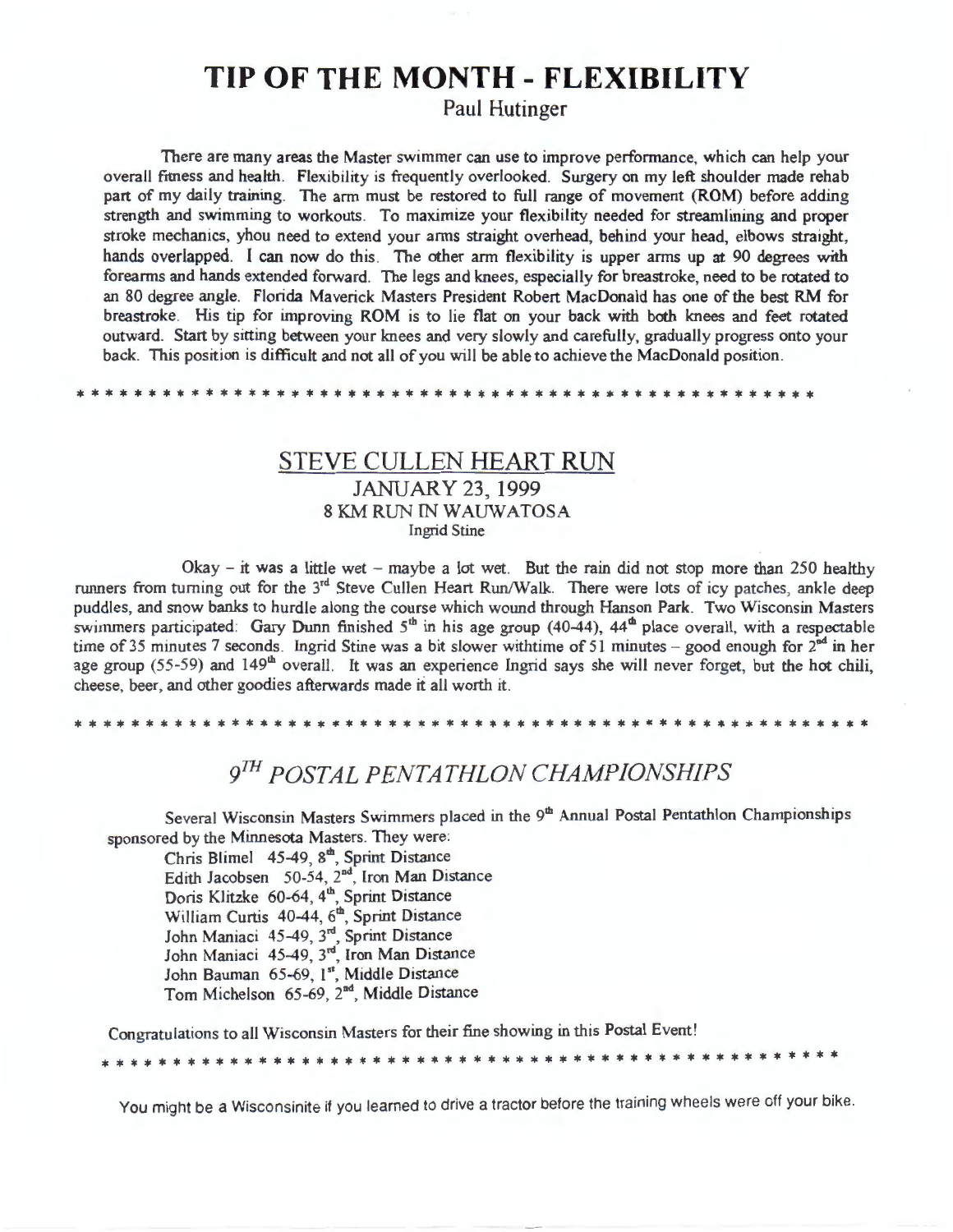#### **WISCONSlN SWIMMERS/RELAYS ON THE 1998 USMS SHORT COURSE METERS TOP TEN**

#### **IRD** IV !DUALS

| Sarah Moore 22       |                        | eran Noore 22<br>9th 50 Pree :30.89          |                                                              | Judy Davis 63                                                                            |         |
|----------------------|------------------------|----------------------------------------------|--------------------------------------------------------------|------------------------------------------------------------------------------------------|---------|
|                      |                        |                                              |                                                              | 10th 200 Back 5:04.24                                                                    |         |
|                      |                        | Barbara Kolitsch 32                          |                                                              | Doris Klitzke 63                                                                         |         |
|                      |                        |                                              |                                                              | 5th 50 Back :46.36<br>7th 50 Ply :46.05<br>6th 100 IM 1:42.26                            |         |
|                      |                        | 10th 200 Fly 2:59.09<br>8th 400 IM 5:53.44   |                                                              |                                                                                          |         |
|                      |                        |                                              |                                                              |                                                                                          |         |
|                      |                        |                                              |                                                              |                                                                                          |         |
|                      |                        | Jennie Bourguignon 39                        |                                                              |                                                                                          |         |
|                      |                        | 8th 50 Back : 36.74                          |                                                              | Carol Reinke 61                                                                          |         |
|                      |                        |                                              |                                                              | 9th 100 Breast 1:55.44                                                                   |         |
|                      | Laurie Alioto 46       |                                              |                                                              | 10th 200 Breast 4:10.02                                                                  |         |
|                      |                        | 9th 1500 Free 21:49.59                       |                                                              | 10th 100 IM 1:51.93                                                                      |         |
|                      |                        | 10th 100 Fly 1:22.00                         |                                                              |                                                                                          |         |
|                      |                        | 2nd 200 Fly 2:54.38<br>7th 200 IM 2:56.28    |                                                              | Betty Lorenzi 71                                                                         |         |
|                      |                        |                                              |                                                              | 7th 100 Free 1:40.10                                                                     |         |
|                      |                        | 4th 400 IM 6:08.86                           |                                                              |                                                                                          |         |
|                      |                        |                                              |                                                              |                                                                                          |         |
|                      |                        |                                              |                                                              |                                                                                          |         |
| Melinda Mann 42      |                        |                                              |                                                              | 2nd 50 Back :49.12<br>2nd 100 Back 1:48.01<br>2nd 200 Back 3:52.82<br>6th 100 IM 1:56.75 |         |
|                      |                        | 1st 50 Breast : 37.33                        |                                                              |                                                                                          |         |
|                      |                        | 1st 100 Breast 1:21.61                       |                                                              |                                                                                          |         |
|                      | 2nd 200 Breast 3:01.97 |                                              |                                                              | Fran Zeumer 78                                                                           |         |
|                      |                        |                                              |                                                              | 9th 100 Free                                                                             | 2:13.91 |
|                      |                        |                                              |                                                              |                                                                                          |         |
|                      |                        | Nancy-Leigh Fisher 47                        |                                                              |                                                                                          |         |
|                      |                        | 2nd 800 Free 10:40.05                        |                                                              | Mike Kramp 25                                                                            |         |
|                      |                        | 3rd 1500 Free 19:57.98<br>1st 50 Back :34.56 |                                                              | 4th 50 Back : 29.13                                                                      |         |
|                      |                        | 1st 50 Back : 34.56                          |                                                              | 4th 100 Back 1:04.93                                                                     |         |
|                      |                        | 1st 100 Back 1:18.18                         |                                                              |                                                                                          |         |
|                      |                        | 2nd 100 Back 2:46.59                         |                                                              | Jim Kurtz 50                                                                             |         |
|                      |                        |                                              |                                                              | 10th 100 Back 1:16.89                                                                    |         |
| Candy Christenson 51 |                        |                                              |                                                              |                                                                                          |         |
|                      |                        | 5th 50 Breast : 44.59                        |                                                              | Dick Pitman 54                                                                           |         |
|                      |                        |                                              |                                                              | 7th 100 Fly 1:12.26                                                                      |         |
|                      |                        |                                              |                                                              | 2rd 200 Fly 2:53.56                                                                      |         |
| Edith Jacobsen 51    |                        |                                              |                                                              |                                                                                          |         |
| 4th 200 Fly 3:45.41  |                        |                                              |                                                              |                                                                                          |         |
|                      | 3rd 400 IM 7:18.21     |                                              |                                                              | John Bauman 68                                                                           |         |
|                      |                        |                                              |                                                              | 5th 200 Breast 3:52.47                                                                   |         |
| Ingrid Stine 59      |                        |                                              |                                                              | 8th 100 Fly                                                                              | 1:46.20 |
|                      | 9th 200 Fly 4:32.85    |                                              |                                                              |                                                                                          |         |
|                      |                        |                                              |                                                              |                                                                                          |         |
| <b>RELAYS</b>        |                        |                                              |                                                              |                                                                                          |         |
|                      |                        |                                              |                                                              |                                                                                          |         |
|                      |                        | Women 240+ 2nd 400 Free 7:03.41              |                                                              |                                                                                          |         |
|                      |                        |                                              |                                                              |                                                                                          |         |
|                      |                        |                                              | Ingrid Stine, Judy Davis, Doris Klitzke, Betty Lorenzi       |                                                                                          |         |
|                      |                        |                                              |                                                              |                                                                                          |         |
|                      |                        |                                              |                                                              |                                                                                          |         |
|                      |                        | Mixed 100+ 9th 200 Medley 2:31.25            |                                                              |                                                                                          |         |
|                      |                        |                                              | Mike Kramp, Laurie Schroeder, Jay Buckmaster, Jennifer Boehm |                                                                                          |         |
|                      |                        |                                              |                                                              |                                                                                          |         |
|                      |                        |                                              |                                                              |                                                                                          |         |

You might be a Wisconsinite if "down south" to you means Chicago.

...........................................................................

#### **Diving or jumping:**

Know the depth before you dive and don't jump into the water that is murky without checking for hidden objects below the surface of the water.

Most spinal injuries occur in shallow water and you can injure limbs as well when jumping in unfamiliar waters.

# Didja Ever Wonder....?

If nothing every sticks to Teflon, how do they make Teflon stick to the pan?

Why do you need a driver's license to buy liquor, when you can't drink and drive?

Why are there flotation devices under airplane seats instead of parachutes?

Why are cigarettes sold in gas stations when smoking is prohibited there?

#### **Long Distance Safety Issues:**

Hypothermia, fog, high surf, rays, rip currents and other currents, exhaustion, leg cramps, and dehydration.

#### Some Tips:

Be infonned don't take this competition lightly. Ask the lifeguards about currents. Know the course well, train extensively, include weight repetitions for upper-body strength and be able to swim twice the distance. Plan your first swim to be shorter and in calm water. When allowed, wear a wetsuit made for surface swimming. Try it out a few times and wear double caps to keep from loosing too much heat in the more than likely 74 degree or less water.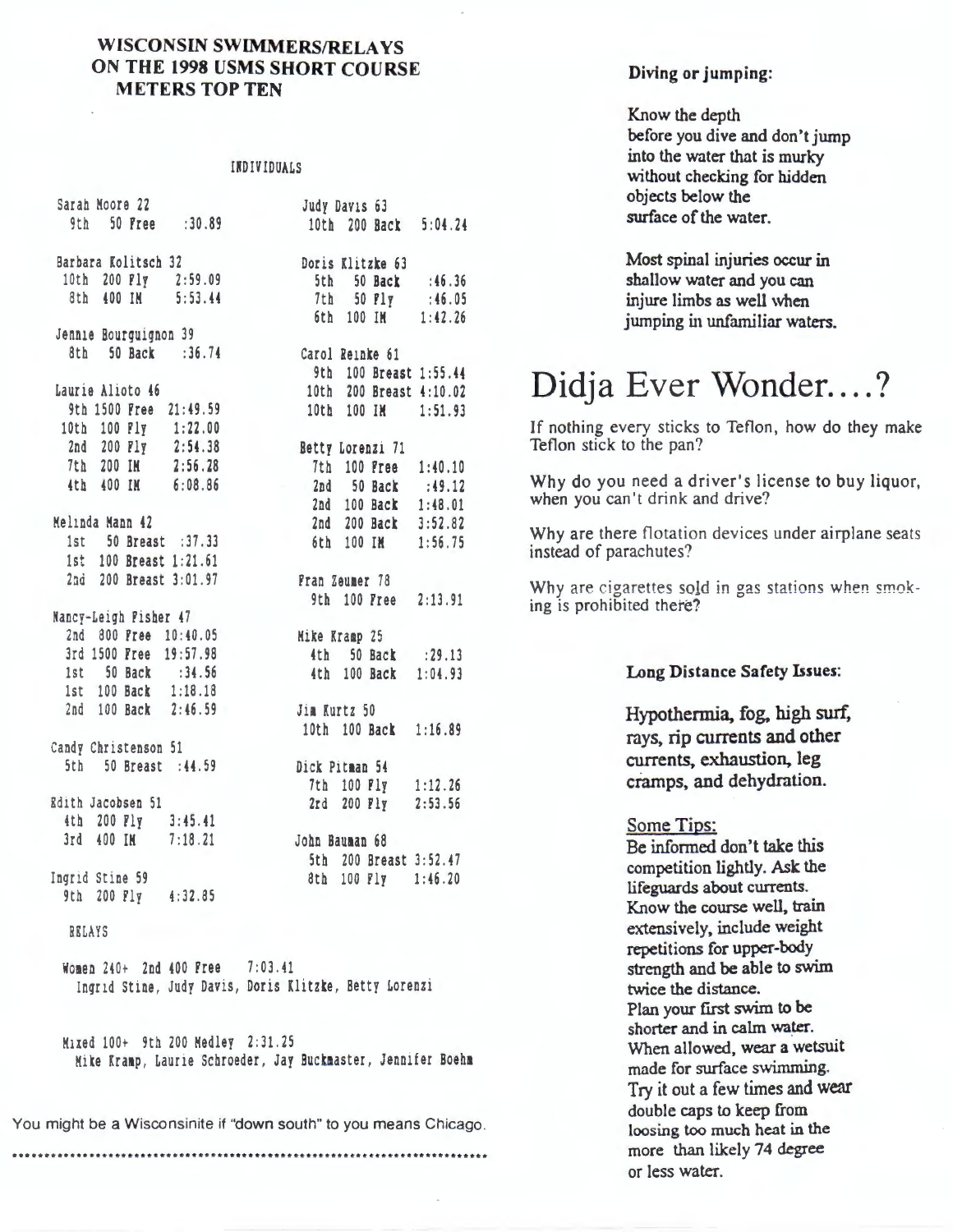#### **USMS WEB SITE**

Contributed by Edie Jacobsen

The USMS Web site is located at usms.org. If you need to know what's going on in master's swimming go to the web site. The topics include places to swim, training, competition, calendar, coaching, long distance, fitness, discussion forums, LMSC information, rule book, member directory, etc. For instance, under LMSC information you could look up an LMSC where you might be visiting to see if they are having a meet while you are there or who you could contact to find out about coached workouts. Under competition you can find Top Ten Times for the current year. There is also an archive where you can get TIT back to 1992. You will be able to enter long course national over the Internet. When I logged on there was a posting about master's swimming in the NY Times. I checked it out and it led me to workouts from Mountain View Masters. There are other master's groups workouts, too. HINT - WE NEED SOMEONE TO SET UP A WISCONSIN WEB SITE. IF INTEREST, CONTACT JOHN BAUMAN.

\* \* \* \* \* \* \* \* \* \* \* \* \* \* \* \* \* \* \* \* \* \* \* \* \* \* \* \* \* \* \* \* \* \* \* \* \* \* \* \* \* \* \* \* \* \* \* \* \* \* \* \* \* \* \* \* \* \* \* \* \*

**First aid for a seizure victim**  in **the water.**  Support the victim - keeping the head and face above the water to breathe. Have someone call 911. After the seizure is over remove the victim from the water and check for breathing and pulse.

**Hypothermia** can occur in 80 degree water! Symptoms: Shivering (this may be absent in severe hypothermia), slow, irregular pulse, nwnbness, glassy stare, apathy, decreasing levels of consciousness. The very young and very old are most prone to hypothermia.

#### First aid:

Warm, *dry* clothing. Don't give fluids to a person not fully conscious, and never give alcoholic beverages.

**Your County Health Department** has regulations regarding swimming pools. Some common regulations include specified safety equipment that must be available at all public pools (this includes apartment, community, and college pools); the chemistry and clarity of the water; and a prohibition against dogs in **pool areas.** 

## **ONE HOUR POSTAL SWIM RESULTS**

Ingrid Stine

This year 1,838 swimmers (889 women and 949 men) swam 6,812,130 yards - a total of 3,870.5 miles! Club scoring was based on the total yardage swum by all of the swimmers of each club . Clubs were divided into 4 groups based on the number of participants per club. Divisions were: extra large clubs, large, medium, and small. Davis Aquatic Masters, CA., with 299 swimmers, was  $1<sup>st</sup>$  in the extra-large group with 1,068,210 yards. Wisconsin Masters, with 4 swimmers, was  $30<sup>th</sup>$  out of 87 in the small group. Melodee Nugent  $(31)$  – along with her passenger - finished 61<sup>st</sup> out of 108 in her age group. Ingrid Stine (59) was 14<sup>th</sup> of 50. Judy Davis (63) was 26<sup>th</sup> of 31 and Morgan Byers (71) was 2<sup>nd</sup> of 24 with 146 lengths (3650 yards). Congratulations and thanks to our Wisconsin Masters participants for representing our state in such a fine fashion!

\* \* \* \* \* \* \* \* \* \* \* \* \* \* \* \* \* \* \* \* \* \* \* \* \* \* \* \* \* \* \* \* \* \* \* \* \* \* \* \* \* \* \* \* \* \* \* \* \* \* \* \* \* \* \* \*

\* \* \* \* \* \* \* \* \* \* \* \* \* \* \* \* \* \* \* \* \* \* \* \* \* \* \* \* \* \* \* \* \* \* \* \* \* \* \* \* \* \* \* \* \* \* \* \* \* \* \* \* \* \* \* \*